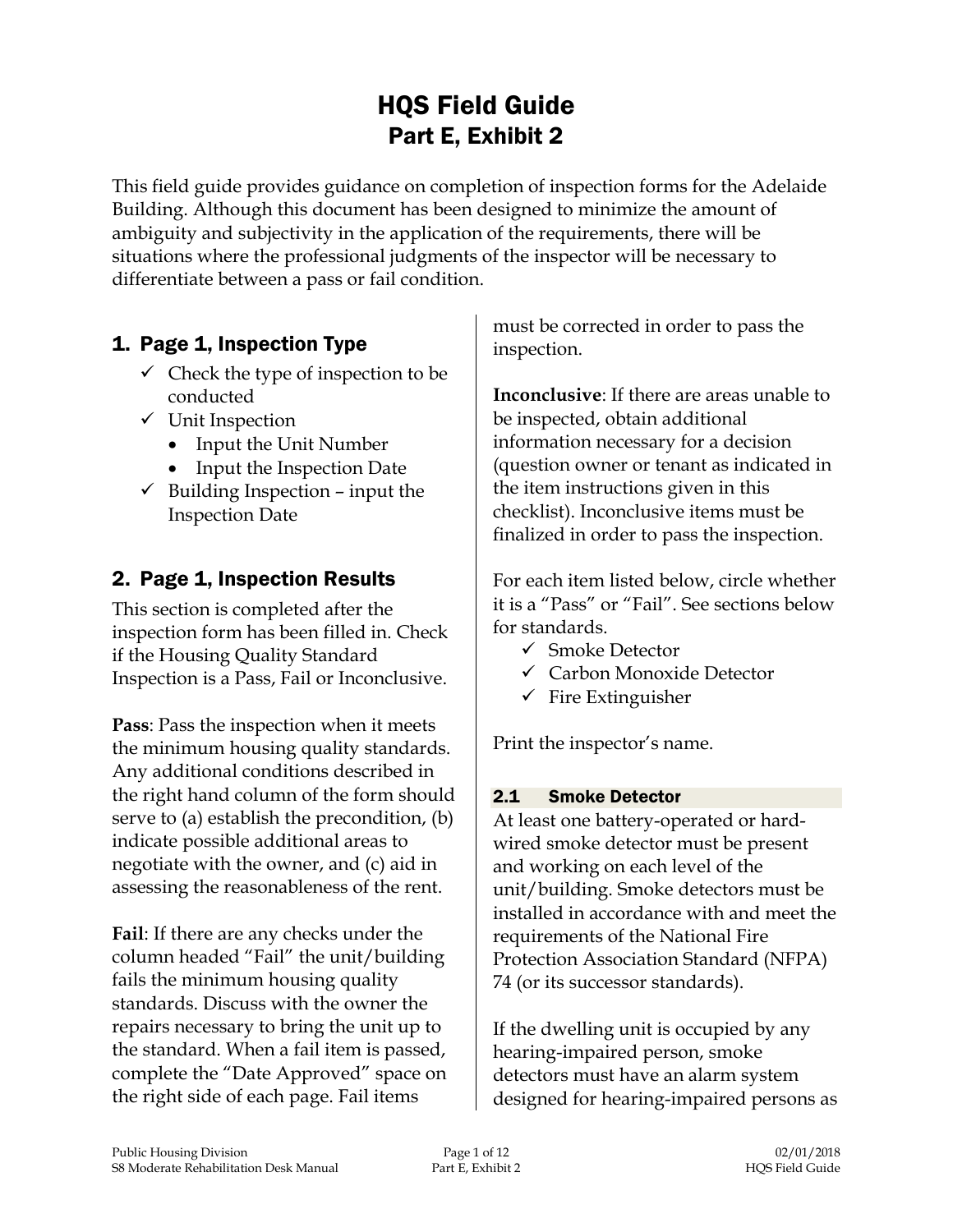specified in NFPA 74 (or successor standards).

Staff may obtain a report from the owner for an automated smoke/fire alarm system that is tested and kept in proper order from the company that inspects and maintains the system.

### 2.2 Carbon Monoxide Detectors

AHFC Housing Quality Standards (HQS) require operable carbon monoxide (CO) detectors. Review *Carbon Monoxide Detectors* for specific instructions to pass or fail. If it is present and in working order, circle "P" for pass. If it is not present or is not in working order, circle "F" for fail.

### 2.3 Fire Extinguisher

The inspector will check that the fire extinguisher has an inspection tag and that the pin is still in the device.

#### 2.4 Electricity

In order to qualify, the outlets must be present and properly installed in the baseboard, wall or floor of the room. Do not count a single duplex receptacle as two outlets.

There are two basic types of outlets: twopronged and three-pronged outlets. Three-pronged outlets with GFCI are acceptable as long as the outlet is grounded or has working GFCI protections.



**Two-Pronged Outlet**. A twopronged outlet is ungrounded and has a two-wire electrical system that includes only a hot and a

neutral wire. Original two-pronged

ungrounded outlets are acceptable under HQS as long as they are in proper operating condition. The landlord is not required to upgrade an original twopronged outlet. The inspector will verify that the outlet is in proper operating condition by ensuring a plugged in appliance or agency-provided outlet tester works.

A three-pronged outlet should not be substituted for ungrounded outlets unless 1) a ground wire is connected to the outlet, or 2) a Ground Fault Circuit Interrupter (GFCI) protects the outlet.

**Three-Pronged Outlet**. A threepronged outlet typically has a three wire electrical system that includes hot, neutral, and ground wires. Threepronged outlets, including upgraded outlets that have been changed from twopronged to three-pronged outlets are acceptable as long as the outlet is grounded. The inspector will verify that the outlet is grounded by using an outlet tester.



## **Three-Pronged Outlet with GFCI (Ground Fault Circuit**

**Interrupter)**. An outlet with GFCI senses a difference in current flow between the hot and neutral terminals and in unsafe conditions, shuts off the flow of current to the outlet. Installing a three-pronged outlet with GFCI is a costeffective method to upgrade from twopronged to three-pronged outlets without requiring the expensive installation of a new ground wire. The inspector will verify the outlet is grounded by using an outlet tester. If the outlet is not grounded, the inspector will trip the GFCI outlet by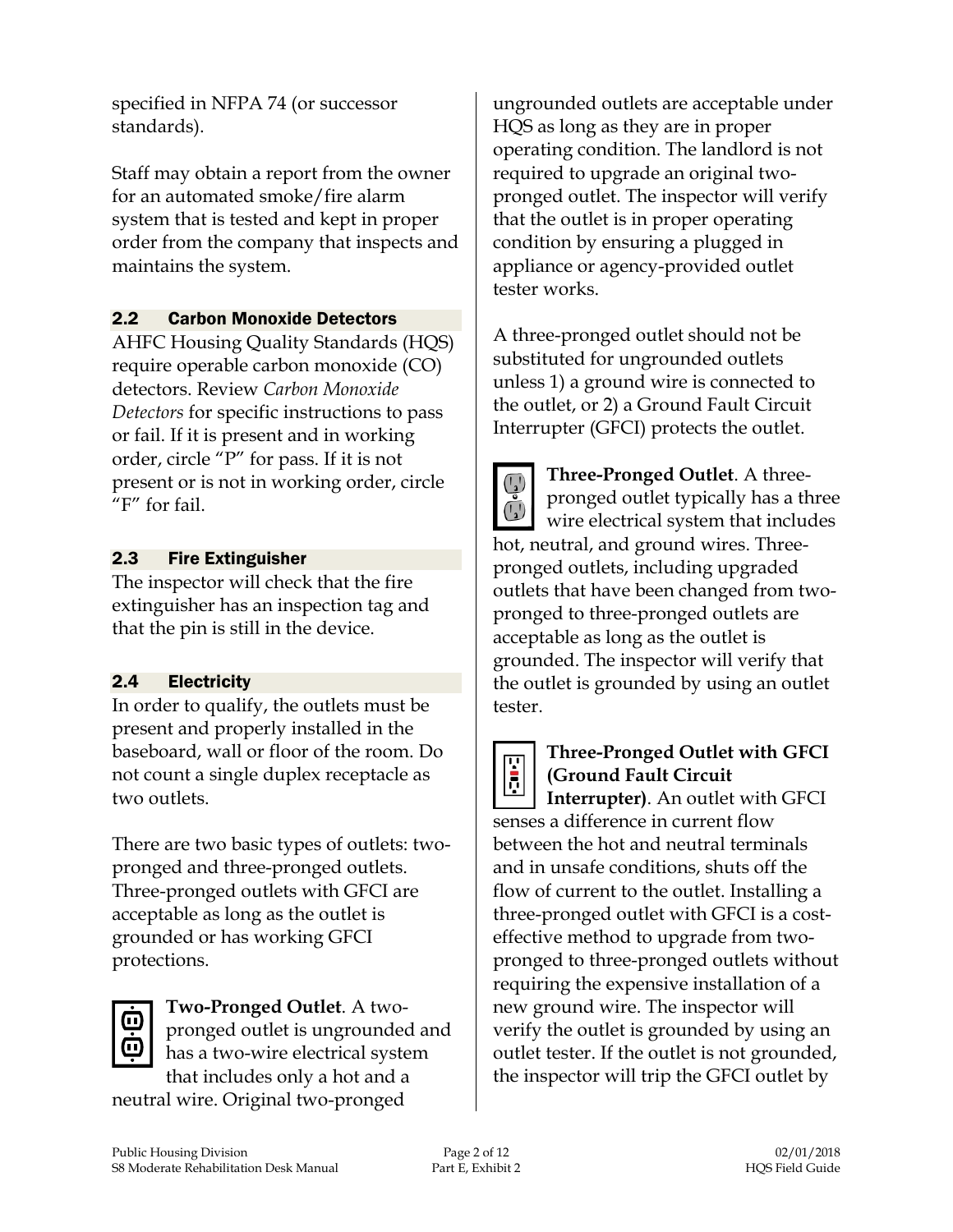pressing the test button. If the power shuts off, the outlet is operating safely.

**Improper Conditions**. Reverse Polarity; Broken, exposed, or frayed wiring; or Missing, loose, or badly cracked cover plates.

## 2.5 Electrical Hazards

Examples of what this means: broken wiring; non-insulated wiring; frayed wiring; improper types of wiring, connections or insulation; wires lying in or located near standing water or other unsafe places; light fixture hanging from electric wiring without other firm support or fixture; missing cover plates on switches or outlets; badly cracked outlets; exposed fuse box connections; overloaded circuits evidenced by frequently ''blown'' fuses (ask the tenant). Check "Inconclusive'' if you are uncertain about severity of the problem and seek expert advice.

#### 2.6 Ceiling Condition

"Unsound or hazardous" means the presence of such serious defects that either a potential exists for structural collapse or that large cracks or holes allow significant drafts to enter the unit. The condition includes: severe bulging or buckling; large holes; missing parts; falling or in danger of falling loose surface materials (other than paper or paint).

Pass ceilings that are basically sound but have some nonhazardous defects, including: small holes or cracks; missing or broken ceiling tiles; water stains; soiled surfaces; unpainted surfaces; peeling paint (for peeling paint see item 2.9).

## 2.7 Wall Condition

"Unsound or hazardous" includes: serious defects such that the structural safety of the building is threatened, such as severe buckling, bulging or leaning; damaged or loose structural members; large holes; air infiltration.

Pass walls that are basically sound but have some nonhazardous defects, including: small or shallow holes; cracks; loose or missing parts; unpainted surfaces; peeling paint (for peeling paint see item 2.9).

### 2.8 Floor Condition

"Unsound or hazardous" means the presence of such serious defects that a potential exists for structural collapse or other threats to safety (e.g., stripping) or large cracks or holes allow substantial drafts from below the floor. The condition includes: severe buckling or major movements under walking stress; damaged or missing parts.

Pass floors that are basically sound but have some nonhazardous defects, including: heavily worn or damaged floor surface (for ex-ample, scratches or gouges in surface, missing portions of tile or linoleum, previous water damage). If there is a floor covering, also note the condition, especially if badly worn or soiled. If there is a floor covering, including paint or sealant, also note the conditions, especially if badly worn, soiled or peeling (for peeling paint, see 2.9).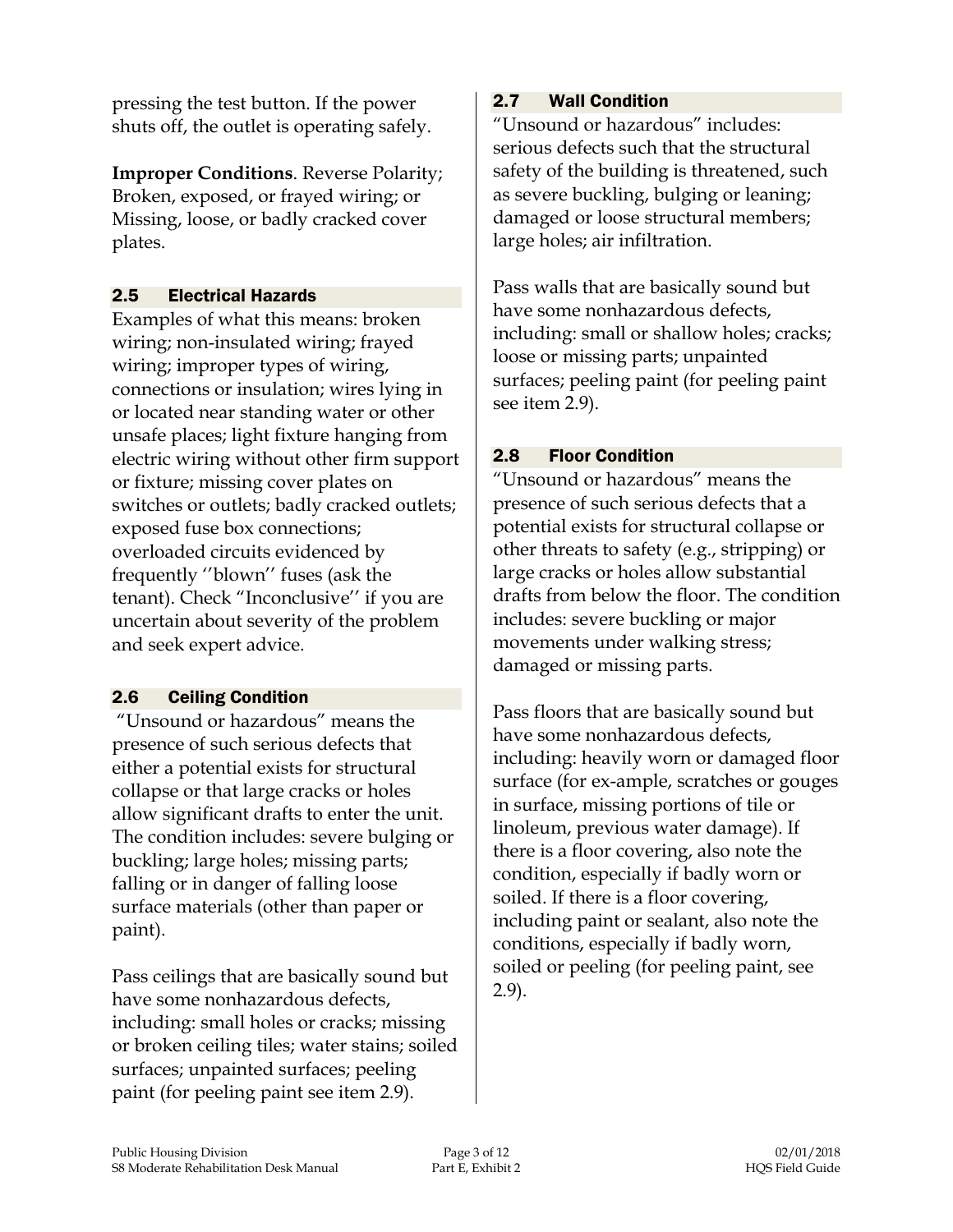## 2.9 Peeling Paint

No child under the age of 6 will occupy these units, and inspector will not inspect painted surfaces for lead-based paint.

Deteriorated paint includes any painted surface that is peeling, chipping, chalking, cracking, damaged or otherwise separated from the substrate.

## 3. Unit Inspection Checklist

Check each box on the checklist or note NA if an item is not found in the space being inspected. Write comments where needed.

No more than one person may reside in an SRO unit.

#### 3.1 General

#### 3.1.1. Unit Entry Door

Exterior doors and windows accessible from outside an SRO unit must be lockable. Access doors to an SRO unit must have locks for privacy in proper operating condition.

"Accessible to outside" means: doors open to the outside or to a common public hall. "Lockable" means the door has a properly working lock.

## 3.1.2. Closet Door

An SRO unit must contain at least four square feet of closet space for each resident (with an unobstructed height of at least five feet). If there is less closet space, space equal to the amount of the deficiency must be subtracted from the area of the habitable room space when determining the amount of floor space in the SRO unit. The SRO unit must contain

at least one hundred ten square feet of remaining floor space after subtracting the amount of the deficiency in minimum closet space.

#### 3.1.3. Ceiling Condition

See section 2.6.

## 3.1.4. Wall Condition

See section 2.7.

### 3.1.5. Floor Condition

See section 2.8.

### 3.2 Living Room/Bedroom

### 3.2.1. Electricity

There must be two outlets in the room, or one outlet plus a permanently installed ceiling or wall light fixture. Both the outlets and/or the light must be working. Usually, a room will have sufficient lights or electrical appliances plugged into outlets to determine workability. Be sure light fixture does not fail just because the bulb is burned out.

Do not count any of the following items or fixtures as outlets/fixtures: Table or floor lamps (these are not permanent light fixtures); ceiling lamps plugged into socket; extension cords. See section 2.4.

## 3.2.2. Electrical Hazards

See section 2.5.

#### 3.2.3. Window Condition

Rate the windows in the room (including windows in doors). "Severe deterioration" means that the window no longer has the capacity to keep out the wind and the rain or is a cutting hazard. Examples are: missing or broken-out panes; dangerously loose cracked panes;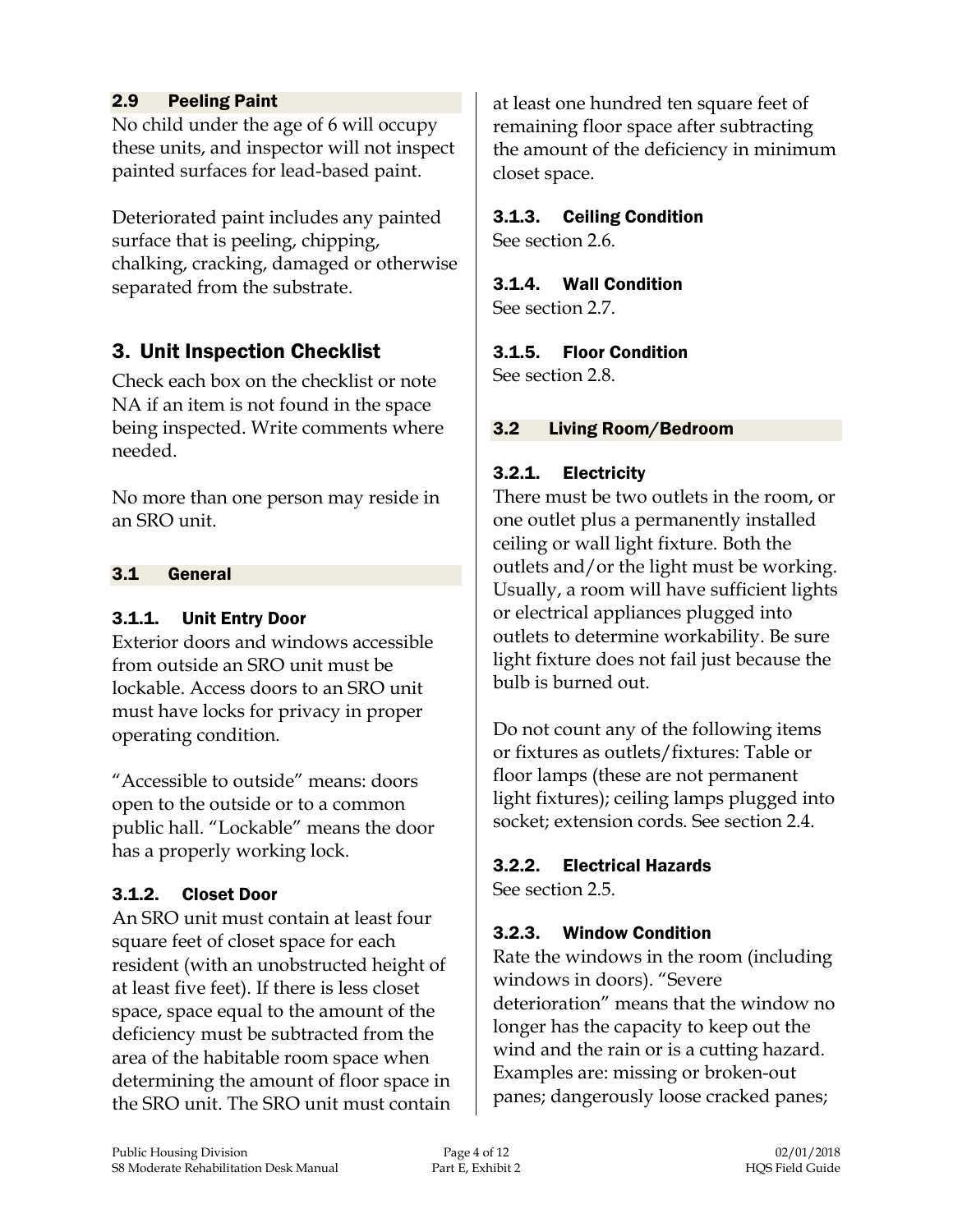windows that will not close; windows that, when closed, do not form a reasonably tight seal. If more than one window in the room is in this condition, give details in the space provided on the right of the form.

If there is only "moderate deterioration" of the windows the item should "Pass." "Moderate deterioration" means windows which are reasonably weathertight, but show evidence of some aging, abuse, or lack of repair. Signs of deterioration are: minor crack in window pane; splintered sill; signs of some minor rotting in the window frame or the window itself; window panes loose because of missing window putty.

"Accessible to outside" means windows accessible from the outside (e.g. basement and first floor) or windows leading onto a fire escape.

"Lockable" means the window has a properly working lock, or is nailed shut, or the window is not designed to be opened. A storm window lock that is working properly is acceptable. Windows that are nailed shut are acceptable only if these windows are not needed for ventilation or as an alternate exit in case of fire.

#### 3.3 Kitchen

#### 3.3.1. Electricity

The requirement is that at least one outlet and one permanent light fixture are present and working. See section 2.4.

## 3.3.2. Electrical Hazards

See section 2.5.

## 3.3.3. Stove Top

If no stove top is present, mark as "Fail". A stove with top burners must be working. To be working, a stove or range must have all burners working and knobs to turn them off and on.

#### 3.3.4. Microwave

If no microwave is present, mark as "Fail". The microwave must be working.

## 3.3.5. Refrigerator

If no refrigerator is present, mark as "Fail". A refrigerator is not working if it will not maintain a temperature low enough to keep food from spoiling over a reasonable period of time.

If the refrigerator is present and working but defects exist, note these to the right of the form. Possible minor defects include: broken or missing interior shelving; dented or scratched interior or exterior surfaces; minor deterioration of door seal; loose door handle.

## 3.3.6. Sink

If a permanently attached kitchen sink is not present in the kitchen or kitchen area, mark ''Fail.'' A sink in a bathroom or a portable basin will not satisfy this requirement. A sink is not working unless it has running hot and cold water from the faucets and a properly connected and properly working drain (with a "gas trap").

If a working sink has defects, note this to the right of the item. Possible minor defects include: dripping faucet; marked, dented, or scratched surface; slow drain; missing or broken drain stopper.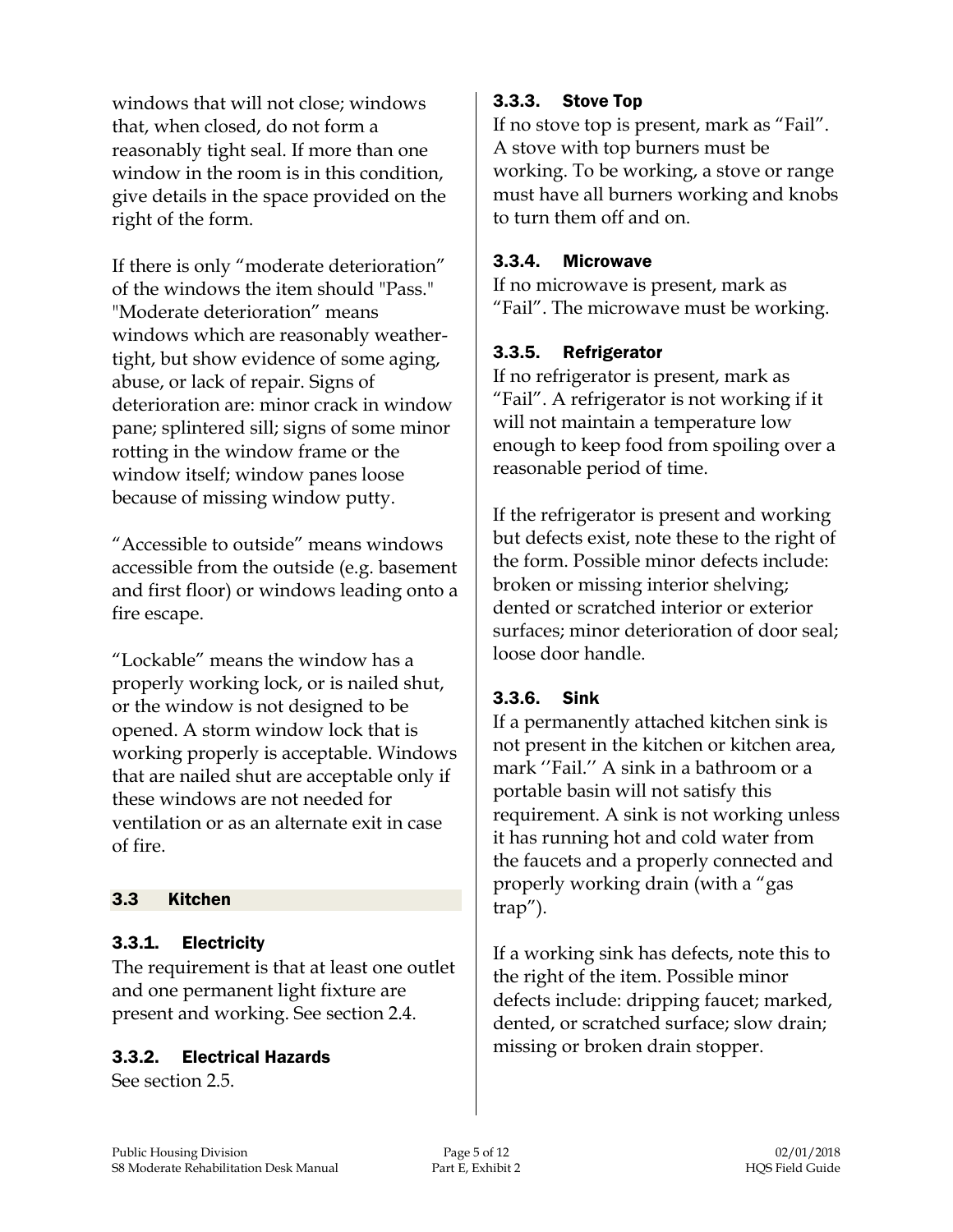#### 3.3.7. Space for Storage, Preparation, and Serving of Food

Some space must be available for the storage, preparation, and serving of food. If there is no built-in space for food storage and preparation, a table used for food preparation and a portable storage cabinet will satisfy the requirement.

If there are some minor defects, check "Pass" and make notes to the right. Possible defects include: marked, dented, or scratched surfaces; broken shelving or cabinet doors; broken drawers or cabinet hardware; limited size relative to family needs.

### 3.4 Notes

Input any additional information necessary to describe the condition of the unit.

## 3.5 Tenant Signature

If this is a move-in inspection for a new tenant, the tenant must sign and date this form to acknowledge the condition of the unit.

#### 3.6 Inspector Signature

The initial inspector must sign and date here. If a re-inspection is required, that inspector will sign on page 1.

#### 3.7 Keys Issued – For Owner Use Only

The owner may use this space to document keys given to a new tenant.

# 4. Building Inspection Checklist

Once the inspection is complete, the inspector will sign and date the inspection on page 1.

#### 4.1 Building Exterior

## 4.1.1. Foundation Condition

''Unsound or hazardous'' means foundations with severe structural defects indicating the potential for structural collapse; or foundations that allow significant entry of ground water (for example, evidenced by flooding of basement).

### 4.1.2. Stairs, Rails, and Porches Condition

"Unsound or hazardous" means: stairs, porches, balconies, or decks with severe structural defects; broken, rotting, or missing steps; absence of a handrail when there are extended lengths of steps (generally four or more consecutive steps); absence of or insecure railings around a porch or balcony which is approximately 30 inches or more above the ground.

## 4.1.3. Roof/Gutters Condition

"Unsound and hazardous" means: the roof has serious defects such as serious buckling or sagging, indicating the potential of structural collapse; large holes or other defects that would result in significant air or water infiltration (in most cases severe exterior defects will be reflected in equally serious surface defects within the unit, e.g., buckling, water damage). The gutters, downspouts and soffits (area under the eaves) shows serious decay and have allowed the entry of significant air or water into the interior of the structure.

Gutters and downspouts are, however, not required to pass. If the roof is not observable and there is no sign of interior water damage, check "Pass."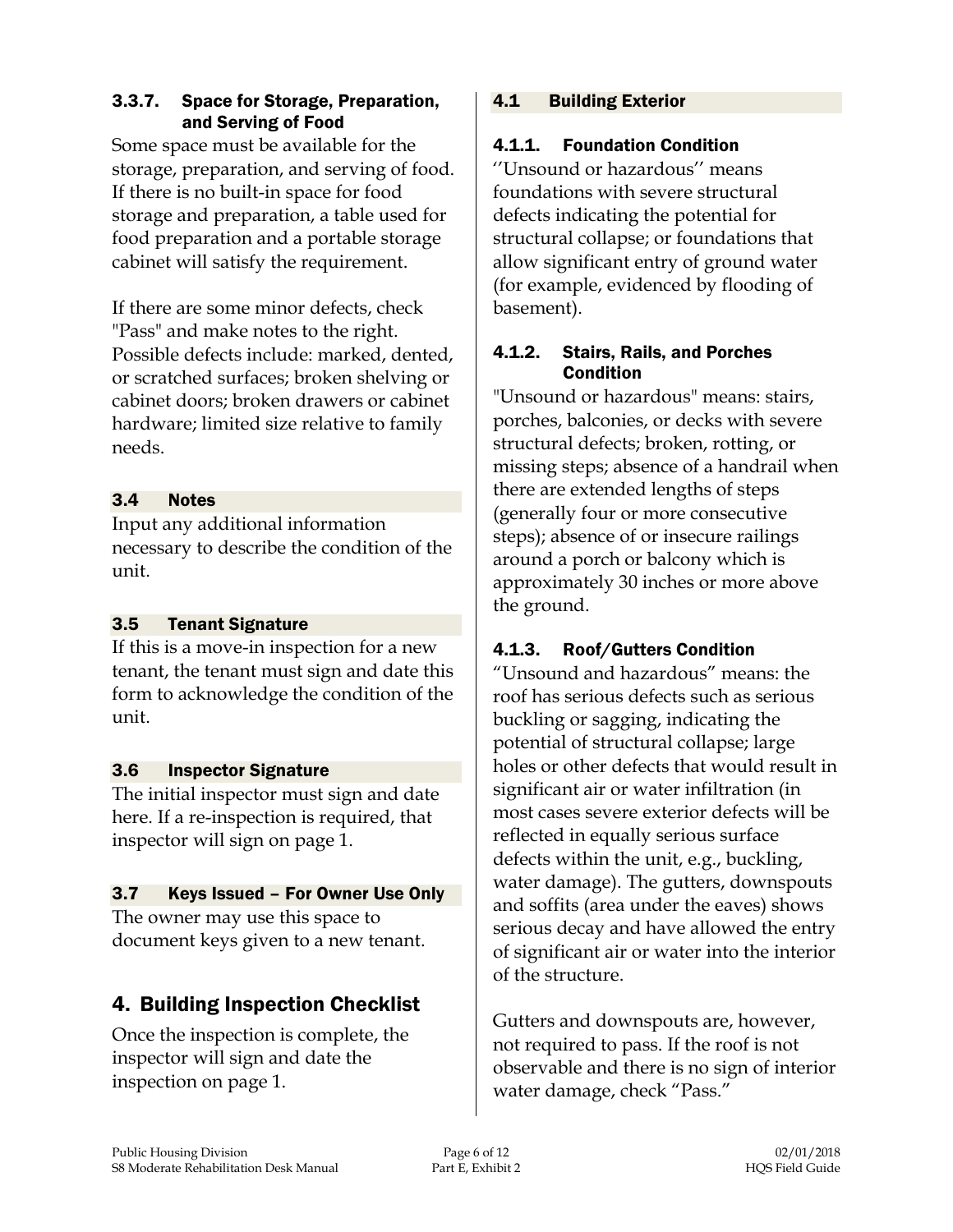## 4.1.4. Exterior Surfaces Condition

See definition above for roof, item 4.1.3.

## 4.1.5. Site Condition

Examples of conditions that would "seriously and continuously endanger the health or safety of the residents" are:

- $\checkmark$  other buildings on, or near the property, that pose serious hazards (e.g., dilapidated shed or garage with potential for structural collapse),
- $\checkmark$  evidence of flooding or major drainage problems,
- $\checkmark$  evidence of mud slides or large land settlement or collapse, proximity to open sewage,
- $\checkmark$  unprotected heights (cliffs, quarries, mines, sandpits), fire hazards

## 4.1.6. Neighborhood Condition

Examples of conditions that would "seriously and continuously endanger the health or safety of the residents" are:

- $\checkmark$  abnormal air pollution or smoke which continues throughout the year and is determined to seriously endanger health, and
- $\checkmark$  continuous or excessive vibration of vehicular traffic (if the unit is occupied, ask the tenant).

## 4.2 Health and Safety

Each floor of the Adelaide is similarly configured. Prior to beginning this section, the inspector will indicate the floor number.

## 4.2.1. Access to Unit

An SRO unit must have immediate access to two or more approved means of exit, appropriately marked, leading to safe and open space at ground level, and any

means of exit required by State and local law.

The resident must be able to access an SRO unit without passing through any other unit. "Through another unit" means that access to the unit is only possible by means of passage through another dwelling unit.

## 4.2.2. Fire Exits

"Acceptable fire exit" means that the building must have an alternative means of exit that meets local or State regulations in case of fire; this could include:

- $\checkmark$  An openable window if the unit is on the first floor or second floor or easily accessible to the ground.
- $\checkmark$  A back door opening on to a porch with a stairway leading to the ground.
- $\checkmark$  Fire escape, fire ladder, or fire stairs.

"Blocked" means that the exit is not useable due to conditions such as debris, storage, door or window nailed shut, broken lock.

Important note: The HA has the final responsibility for deciding whether the type of emergency exit is acceptable, although the tenant should assist in making the decision.

## 4.2.3. Evidence of Infestation

"Presence of rats, or severe infestation by mice or vermin" (such as roaches) is evidenced by: rat holes; droppings; rat runs; numerous settings of rat poison. If the unit is occupied, ask the tenant.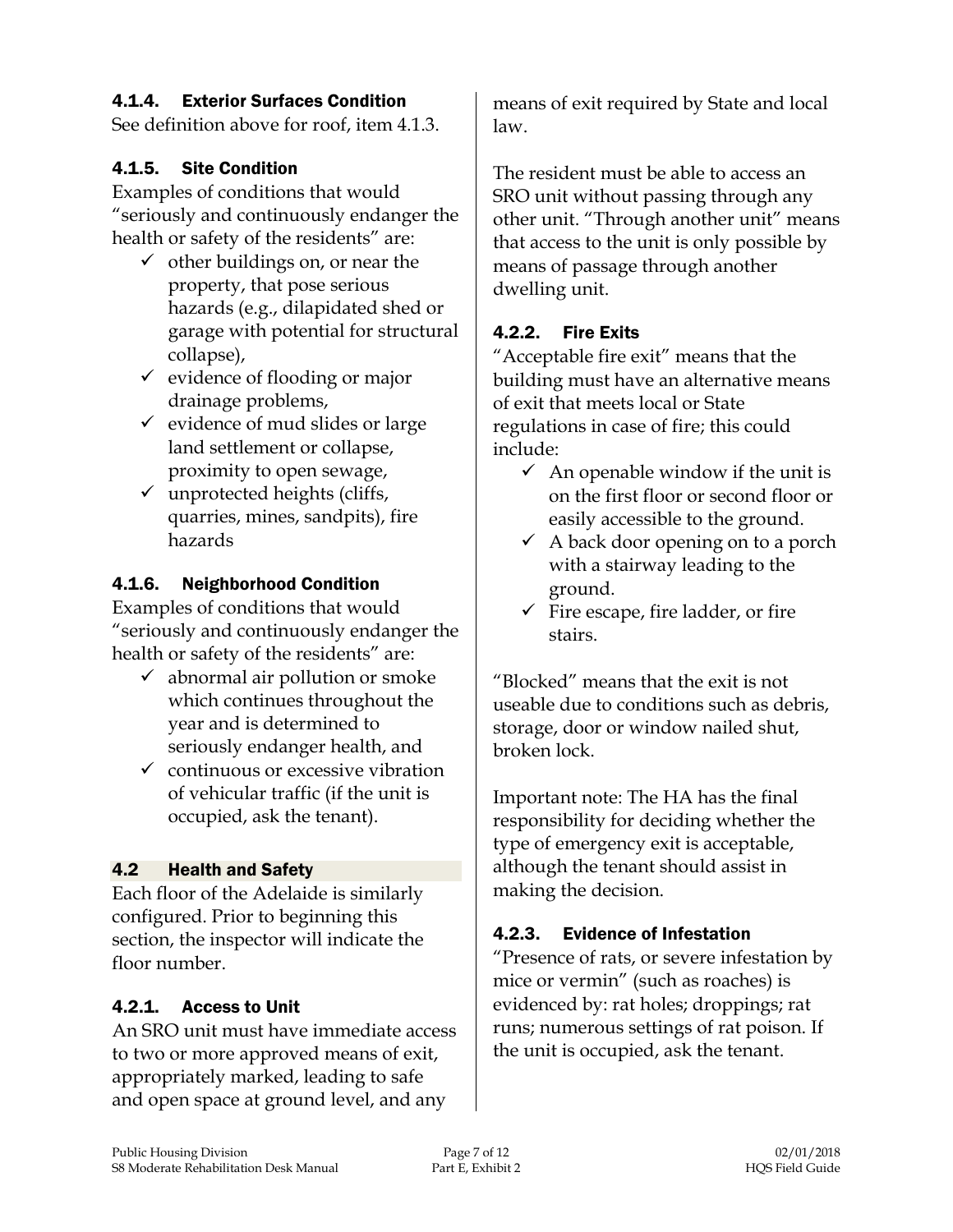## 4.2.4. Garbage and Debris

"Heavy accumulation" means large piles of trash and garbage, discarded furniture, and other debris (not temporarily stored awaiting removal) that might harbor rodents. This may occur inside the unit, in common areas, or outside. It usually means a level of accumulation beyond the capacity of an individual to pick up within an hour or two.

## 4.2.5. Refuse Disposal

"Adequate covered facilities" includes: trash cans with covers, garbage chutes, "dumpsters" (i.e., large scale refuse boxes with lids); trash bags (if approvable by local public agency).

"ApprovabIe by local public agency" means that the local Health and Sanitation Department (city, town or county) approves the type of facility in use. Note: During the period when the HA is setting up its inspection program, it will check with the local health and sanitation department to determine which types of facilities are acceptable and include this in the inspection requirements.

## 4.2.6. Smoke Detector/Fire Alarm

At least one battery-operated or hardwired smoke detector must be present and working on each level of the building, including the basement, but not the crawl spaces and unfinished attic. Smoke detectors must be installed in accordance with and meet the requirements of the National Fire Protection Association Standard (NFPA) 74 (or its successor standards).

Staff may obtain a report from the owner for an automated smoke/fire alarm

system that is tested and kept in proper order from the company that inspects and maintains the system.

## 4.2.7. Elevators

At the time the HA is setting up its inspection program, it will determine local licensing practices for elevators. lnspector should be aware of these practices when evaluating this item (e.g., check inspection date). If no elevator, check "Not Applicable."

## 4.2.8. Interior Stairs and Common Halls

''Loose, broken, or missing steps'' should fail if they present a serious risk of tripping or falling. A handrail is required on extended sections of stairs (generally four or more consecutive steps). A railing is required on unprotected heights such as around stairwells.

"Other hazards" would be conditions such as bare electrical wires and tripping hazards.

## 4.2.9. Interior Air Quality

If the inspector has any questions about whether an existing poor air quality condition should be considered dangerous, he or she should check with the local Health and Safety Department (city, town or county).

## 4.2.10. Other Interior Hazards

Examples of other hazards might be: a broken bathroom fixture with a sharp edge in a location where it represents a hazard; a protruding nail in a doorway.

## 4.3 Shower and Tub Rooms

Every lavatory basin and bathtub or shower must be supplied at all times with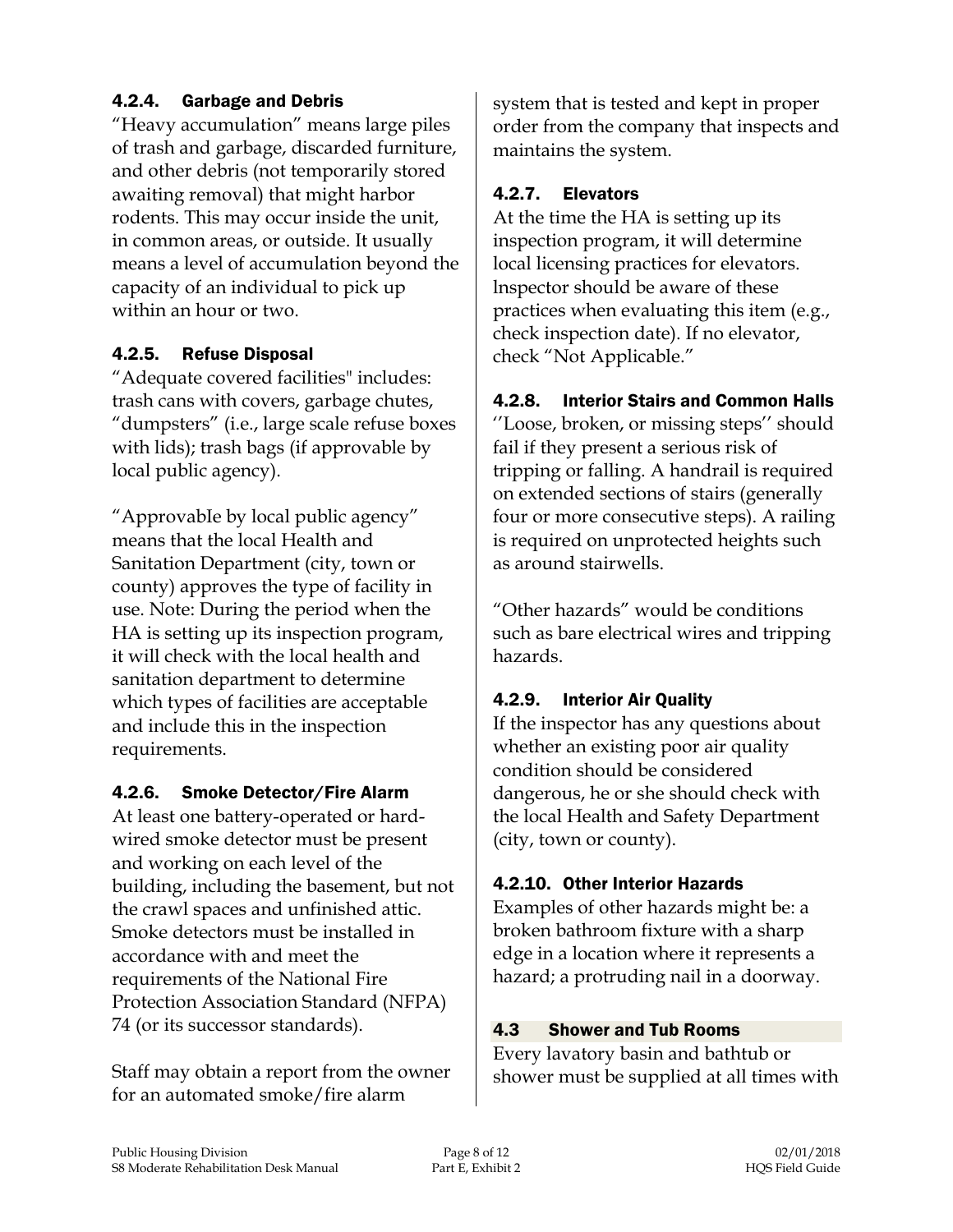an adequate quantity of hot and cold running water.

All of these facilities must be in proper operating condition, and must be adequate for personal cleanliness and the disposal of human waste. The facilities must utilize an approvable public or private disposal system.

Sanitary facilities must be reasonably accessible from a common hall or passageway to all persons sharing them. These facilities may not be located more than one floor above or below the SRO unit. Sanitary facilities may not be located below grade unless the SRO units are located on that level.

## 4.3.1. Electricity

The requirement is that at least one permanent light fixture is present and work. See also section 2.4.

## 4.3.2. Electrical Hazards

See section 2.5. In addition to the previously mentioned hazards, outlets that are located where water might splash or collect are considered an electrical hazard.

## 4.3.3. Security/Door

"Accessible to outside" means: doors open to the outside or to a common public hall; windows accessible from the outside (e.g. basement and first floor); windows or doors leading onto a fire escape, porch or other outside place that can be reached from the ground.

"Lockable" means: the window or door has a properly working lock, or is nailed shut, or the window is not designed to be opened. A storm window lock that is

working properly is acceptable. Windows that are nailed shut are acceptable only if these windows are not needed for ventilation or as an alternate exit in case of fire.

## 4.3.4. Ceiling Condition

See section 2.6.

## 4.3.5. Wall Condition

See section 2.7. Include under nonhazardous defects (that would pass, but should be noted) the following: broken or loose tile; deteriorated grouting at tub/wall and tub/floor joints, or tiled surfaces; water stains.

## 4.3.6. Floor Condition

See section 2.8. Include under nonhazardous defects (that would pass, but should be noted) the following: missing floor tiles; water stains.

## 4.3.7. Fixed Wash Basin or Lavatory

The wash basin must be permanently installed (i.e., a portable wash basin does not satisfy the requirement). Also, a kitchen sink used to pass the requirements under Part 2 of the checklist (kitchen facilities) cannot also serve as the bathroom wash basin. The wash basin may be located separate from the other bathroom facilities (e.g., in a hallway).

Not working means: the wash basin is not connected to a system that will deliver hot and cold running water; it is not connected to a properly operating drain; the connectors (or vents or traps) are faulty to the extent that severe leakage of water or escape of sewer gases occurs.

Comment to the right of the form if the wash basin is "present and working," but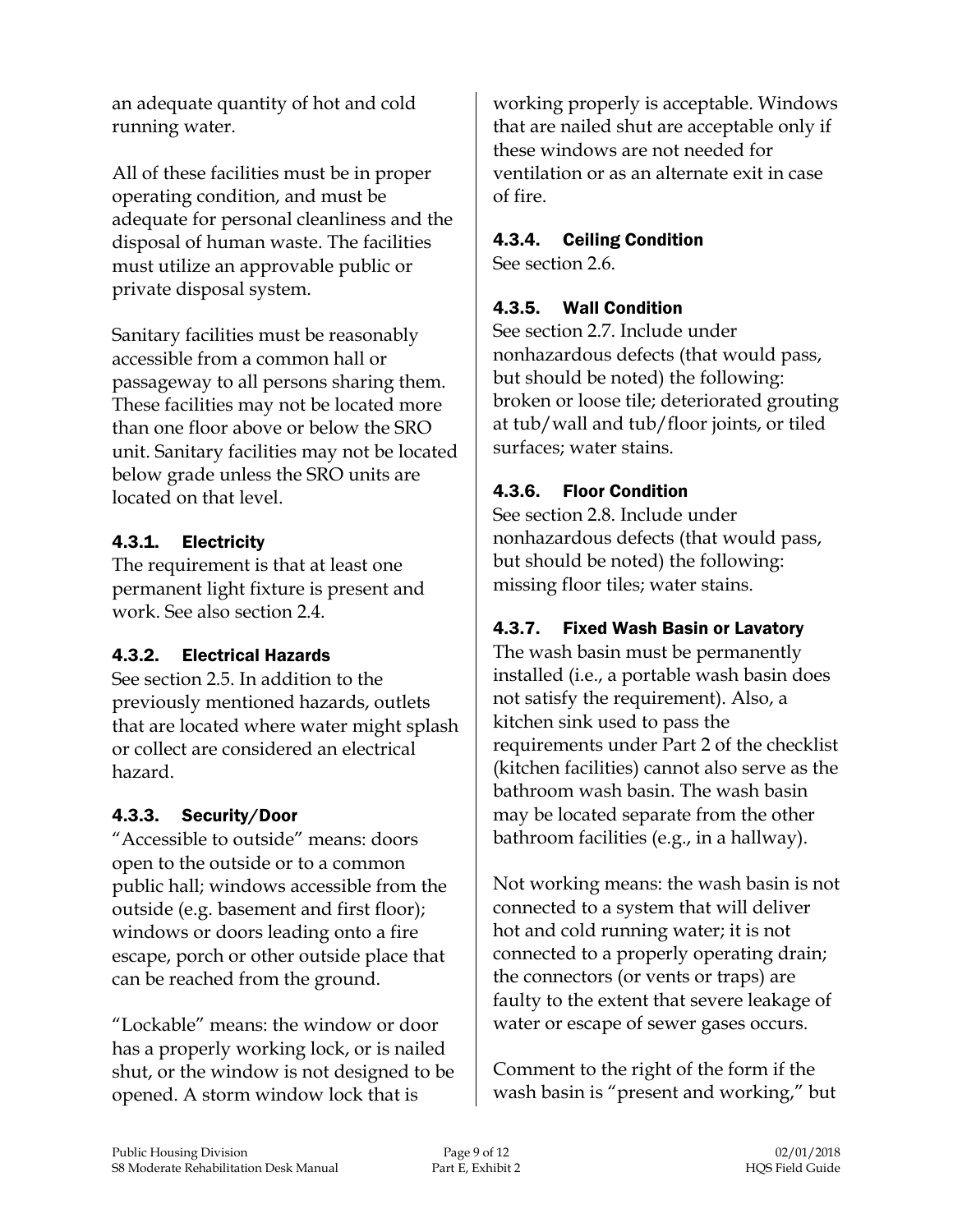has the following types of minor defects: insufficient water pressure; dripping faucets; minor leaks; cracked or chipped porcelain; slow drain.

## 4.3.8. Tub or Shower

Not working covers the same requirements detailed above for wash basin.

Comment to the right of the form if the tub or shower is present and working, but has the following types of defects: dripping faucet; minor leaks; cracked porcelain; slow drain; absent or broken support rod for shower curtain.

## 4.3.9. Ventilation

Working vent systems include: ventilation shafts (non -mechanical vents) and electric fans. Electric vent fans must function when switch is turned on. (Make sure that any malfunctions are not due to the fan not being plugged in.)

## 4.4 Shared Spaces

## 4.4.1. Electricity

See section 2.4.

## 4.4.2. Electrical Hazards

See section 2.5.

## 4.4.3. Security

"Accessible to outside" means: doors open to the outside or to a common public hall; windows accessible from the outside (e.g. basement and first floor); windows or doors leading onto a fire escape, porch or other outside place that can be reached from the ground.

"Lockable" means: the window or door has a properly working lock, or is nailed

shut, or the window is not designed to be opened. A storm window lock that is working properly is acceptable. Windows that are nailed shut are acceptable only if these windows are not needed for ventilation or as an alternate exit in case of fire.

# 4.4.4. Ceiling Condition

See section 2.6.

## 4.4.5. Wall Condition

See section 2.7.

### 4.4.6. Floor Condition

See section 2.8.

### 4.5 Kitchen

## 4.5.1. Electricity

See section 2.4. The requirement is that at least one outlet and one permanent light fixture are present and working.

## 4.5.2. Electrical Hazards

See section 2.5.

## 4.5.3. Ceiling Condition

See section 2.6.

## 4.5.4. Wall Condition

See section 2.7.

## 4.5.5. Floor Condition

See section 2.8.

## 4.5.6. Stove or Range with Oven

Both an oven and a stove (or range) with top burners must be present and working. If either is missing and you know that the owner is responsible for supplying these appliances, check "Fail.''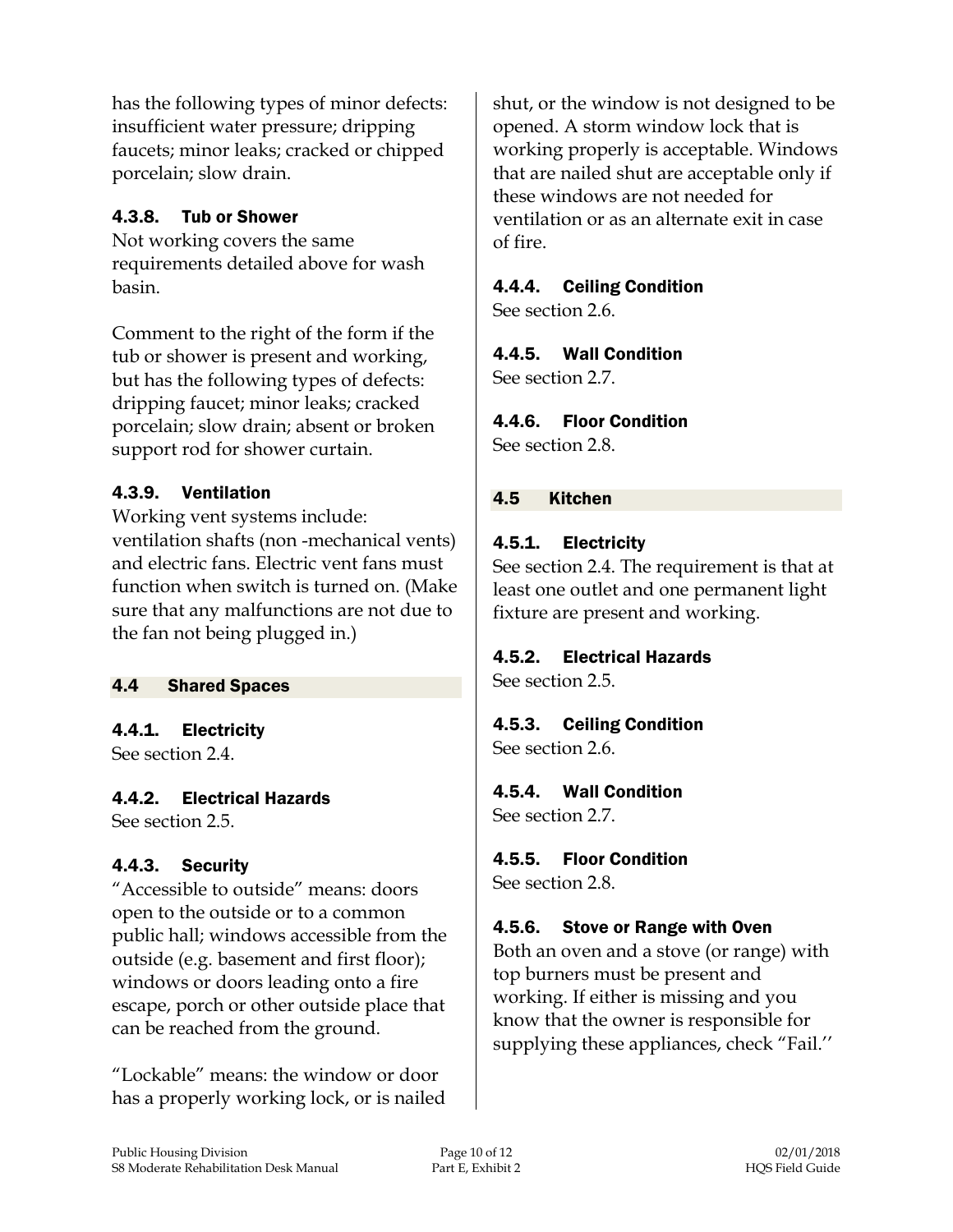An oven is not working if it will not heat up. To be working a stove or range must have all burners working and knobs to turn them off and on. Under "working condition," also look for hazardous gas hook- ups evidenced by strong gas smells; these should fail. (Be sure that this condition is not confused with an unlit pilot light –a condition that should be noted, but does not fail.)

If both an oven and a stove or range are present and working, but defects exist, check "Pass" and note these to the right of the form. Possible defects are marked, dented, or scratched surfaces; cracked burner ring; limited size relative to family needs.

## 4.5.7. Microwave

A microwave oven may be substituted for an owner-supplied oven and stove (or range) if the tenant agrees and microwave ovens are furnished instead of ovens and stoves (or ranges) to both subsidized and unsubsidized tenants in the building or premises.

## 4.5.8. Refrigerator

If no refrigerator is present, use the same criteria for marking either "Fail" or "Inconclusive" as were used for the oven and stove or range.

A refrigerator is not working if it will not maintain a temperature low enough to keep food from spoiling over a reasonable period of time.

If the refrigerator is present and working but defects exist, note these to the right of the form. Possible minor defects include: broken or missing interior shelving; dented or scratched interior or exterior

surfaces; minor deterioration of door seal; loose door handle.

## 4.5.9. Sink

If a permanently attached kitchen sink is not present in the kitchen or kitchen area, mark ''Fail.'' A sink in a bathroom or a portable basin will not satisfy this requirement. A sink is not working unless it has running hot and cold water from the faucets and a properly connected and properly working drain (with a "gas trap").

If a working sink has defects, note this to the right of the item. Possible minor defects include: dripping faucet; marked, dented, or scratched surface; slow drain; missing or broken drain stopper.

## 4.5.10. Space for Storage, Preparation, and Serving of Food

Some space must be available for the storage, preparation, and serving of food. If there is no built-in space for food storage and preparation, a table used for food preparation and a portable storage cabinet will satisfy the requirement.

If there are some minor defects, check "Pass" and make notes to the right. Possible defects include: marked, dented, or scratched surfaces; broken shelving or cabinet doors; broken drawers or cabinet hardware; limited size relative to family needs.

## 4.6 Notes

Input any additional information necessary to describe the condition of the unit.